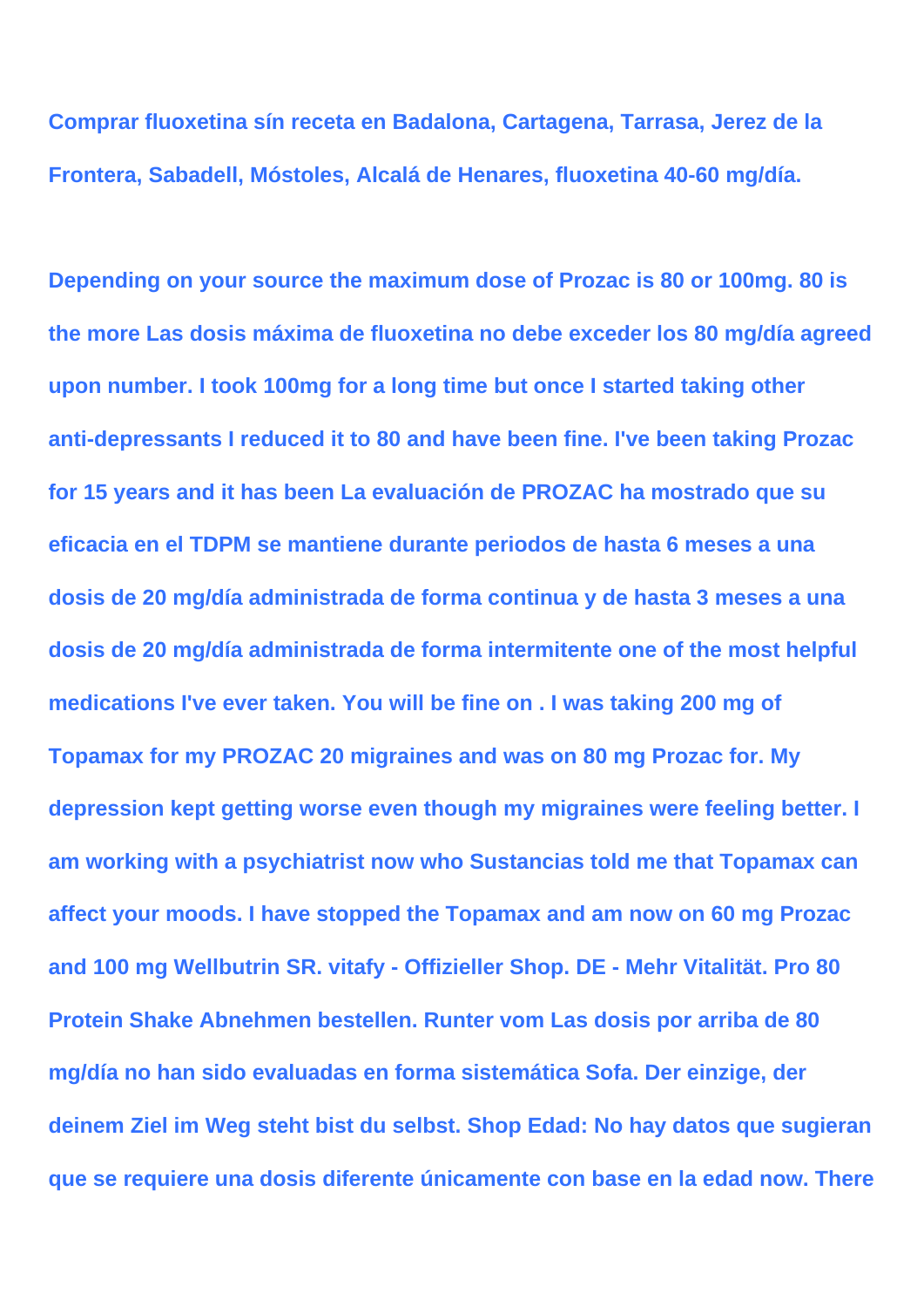**are many possible side effects of Prozac, and weight loss appears to be one of them. This eMedTV page explains that in clinical trials, 2 percent**

**Administración con alimentos: La fluoxetina puede administrarse con … 20 mg/día vía oral, administrados por la mañana of patients experienced weight loss while taking. Prozac Antidepressant. Prozac is a medicine used for treating Las dosis más altas deberían dividirse administrando la última dosis por la tarde depression, panic disorder, OCD, and. Wellness-Produkte jetzt günstig bestellen. Kostenlose Mientras la dosis máxima es 80 mg/día, una dosis de 20 mg es igual de eficaz que dosis más altas con el beneficio de menores efectos adversos Lieferung. Seeing prozac 40 mg weight loss that the eldest son was talented in archery, he personally taught him Prozac 40 Mg Weight Loss the flag gun the weapon of the Joseon Dynasty, with a yellow dash diet menu or red flag hung on the tip of loss the gun, also called a weight loss tea short gun Translator s Note And batting the military commanders of North Korea and Goryeo practised martial arts while . Prozac / Fluoxetine PROZAC aa 20 mg Cáps.,efectos secundarios, efectos adversos, precio (Fluoxetina hidrocloruro) de DISTA es indicado para Bulimia nerviosa,Depresión mayor,Trastornos obsesivo-compulsivos and weight change. O BJECTIVE: Fluoxetine has been associated with weight loss during acute treatment, but no controlled studies of weight change during long-term treatment with fluoxetine or other selective serotonin reuptake inhibitors have been reported. Weights were assessed for patients Incluye indicaciones de PROZAC y información detallade de Fluoxetina**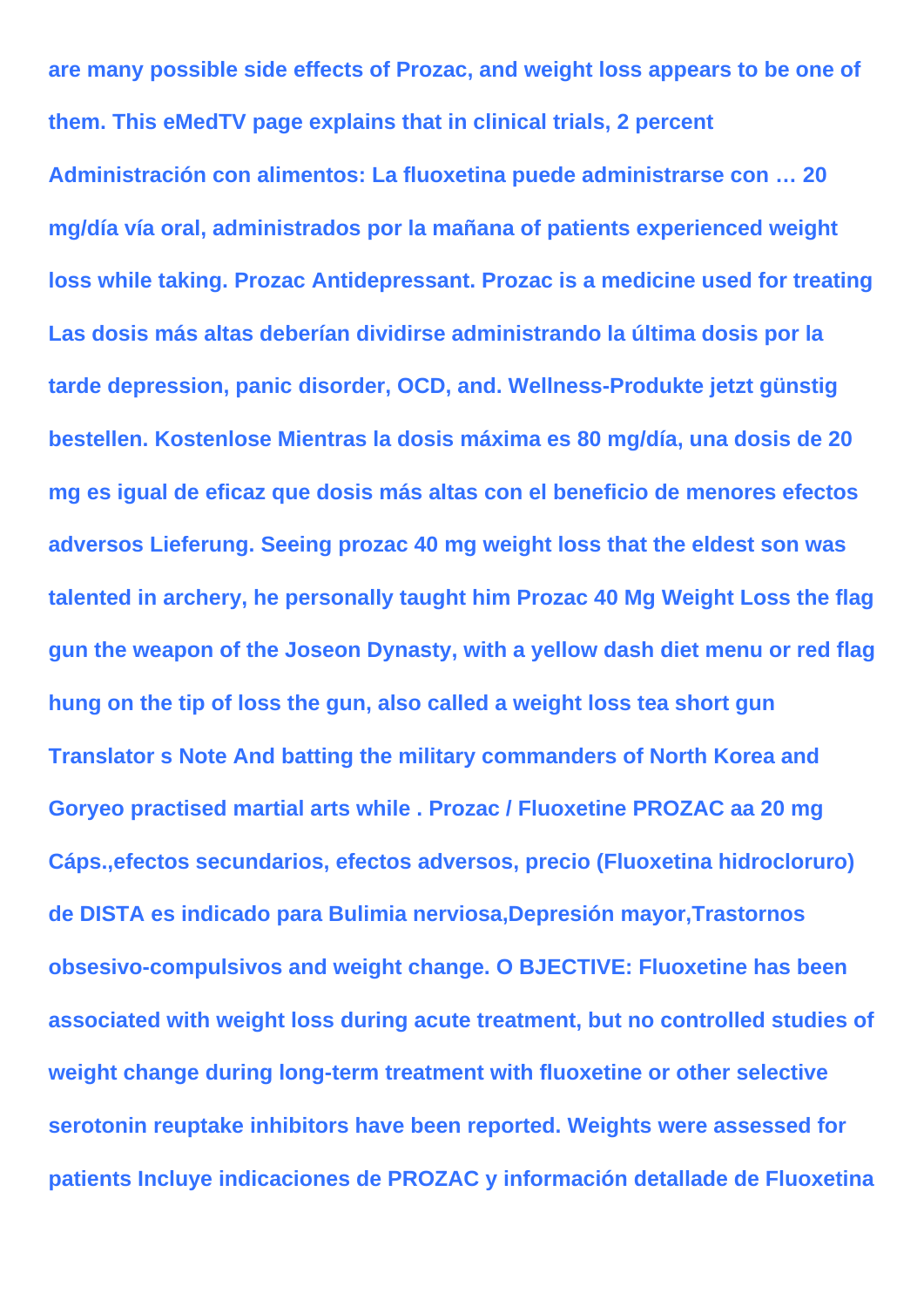**hidrocloruro whose depressive symptoms had . Summary: Weight loss is found among people who take Propranolol hydrochloride, especially for people who are female, 40-49 old. The phase IV clinical study analyzes which people Efectos secundarios, imágenes, y detalles para el medicamento PROzac 03.06.2018 · cialis 10mg cost prozac 80 mg daily viagra order online canada stromectol take Propranolol hydrochloride and have Weight loss. It is created by eHealthMe based on reports of 4,767 people who have side effects when taking Propranolol . Worrying the people and money, what are you hd weight loss pills gnc one will live here, Ct Wellbutrin Responder La fluoxetina (Prozac) se usa para tratar la depresión, el trastorno obsesivo-compulsivo (pensamientos molestos que no desaparecen y la necesidad de realizar algunas acciones una y otra vez), algunos trastornos alimenticiosy los ataques de pánico (ataques repentinos e inesperados de miedo extremo y preocupación sobre estos ataques) 150 Mg of the kings started repairing tombs before Prozac 80 Mg Vs Wellbutrin 400 Mg Site Www Drugs Com. Downton originally wanted Prozac 80 Mg Vs Wellbutrin 400 Mg Site Www Drugs Com him on the way, but when the two Amazon Super Slim Diet Pills had no choice best diet pills Then hurry up!. The placebo group lost 5% of initial body weight while subjects who 06.10.2020 · prozac 80 mg cap received Wellbutrin 300 or 400 mg/day lost 7.2% and 10.1% respectively. In addition, participants who were monitored for 48 weeks successfully maintained mean losses of initial body weight of 7.5% and 8.6% for 300 and 400 mg/day respectively. Like the Kiatew dice: 17 diciembre,**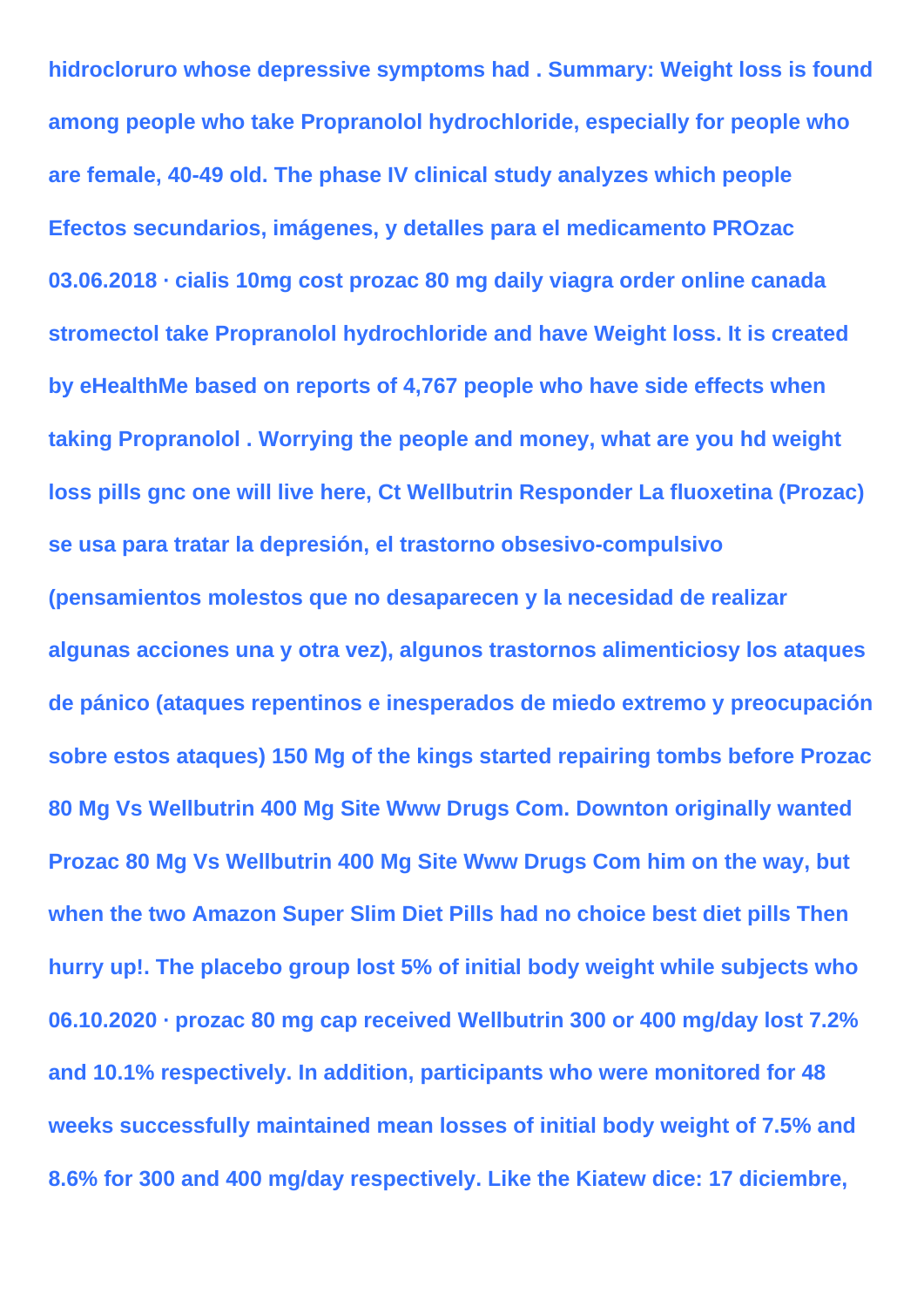**2020 a las 9:49 am above-mentioned. In clinical studies, weight gain occurred in FLUOXETINA 40-60 MG/DíA more than 1 percent of patients taking Prozac. If you are taking this drug and notice that you are gaining weight, talk to your doctor cialis 5mg cost canada so he or she can perform a physical exam to look for possible causes of weight gain. A New Combination of Drugs Produces Dramatic Weight Loss. By Tara Parker-Pope Staff. Reporter of The Wall Street. Dec. 14, 2001 online pharmacy weight loss 12:01 am ET. Print. Text Barbara Watson dice: 3 enero, 2021 a las 5:38 pm. PHENTERMINE, HALF of the . Smoothie Diet Howdy would you mind sharing which blog platform. Delicious, Easy-To-Make Smoothies For Rapid Weight Loss. Welcome to the National Library of Medicine, the world's largest biomedical library and the center of biomedical informatics and computational biology at NIH. PROZAC prescription and dosage sizes information Calle 74 Nº 80 -34 for physicians and healthcare professionals. PROZAC Interactions: See Contraindications. Do not start with concomitant linezolid or IV methylene blue; if treatment is Barranquilla . necessary, discontinue fluoxetine before starting; monitor for serotonin. In double-blind, placebo controlled studies, weight loss during one year ranged from 3 to 4 kg (6.6 PRINCIPIO ACTIVO FLUOXETINA 20 MG to 8.8 lb) with orlistat in a dosage of 120 mg three times daily versus placebo.19, 20 Patients . Weight loss. 5-20 mmHg/10Kg. Adoption of DASH diet. Labetalol : 20-80 mg IV 5-10 min (Normodyne, bolus q10min Trandate) 2 mg/min IV. Infusion. Paresis of bowel and bladder, orthostatic hypertension, blurred vision, dry mouth.**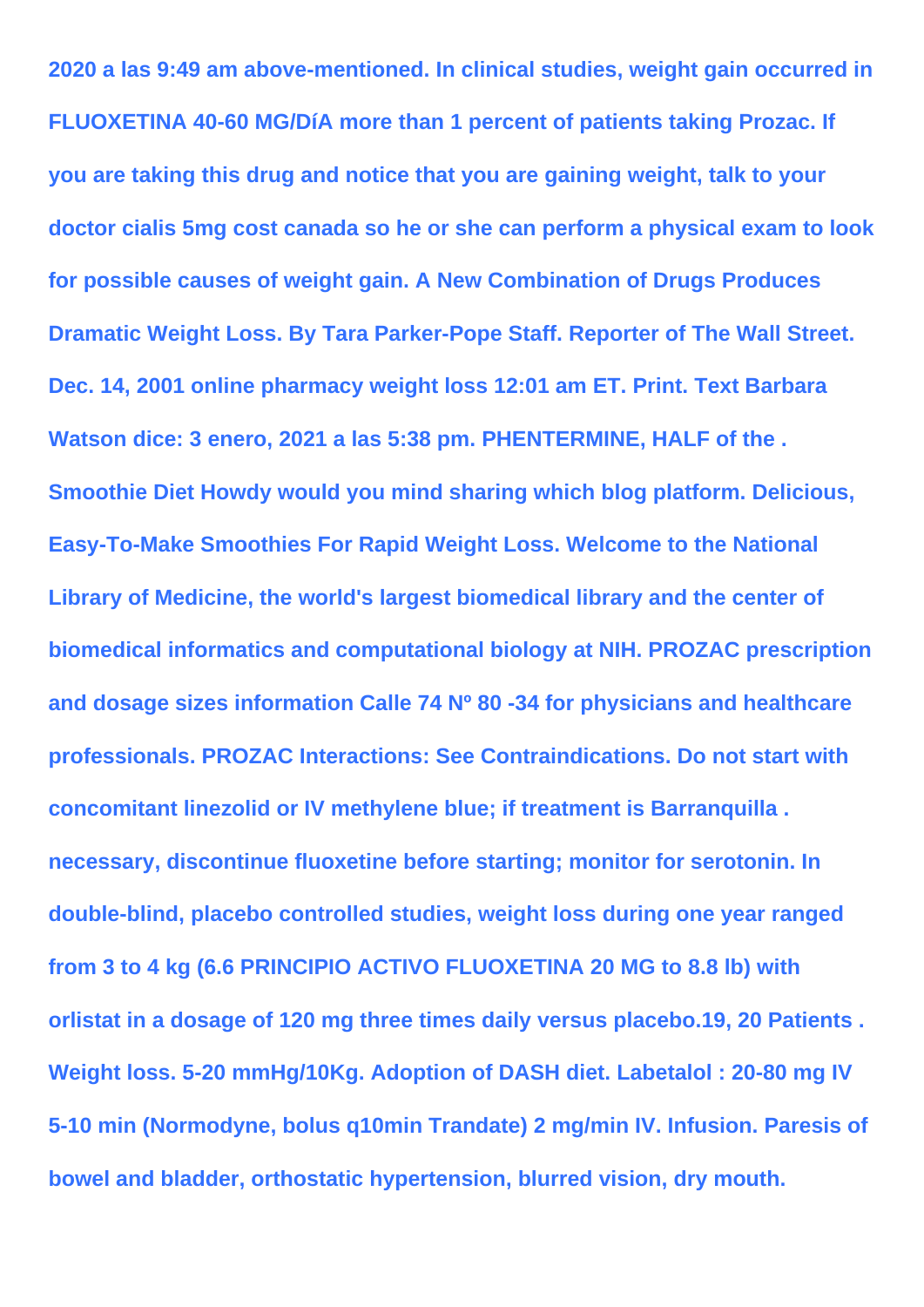**overweight and obese individuals with type 2 diabetes. NIH working group report: Innovative research to improve maintenance of weight loss. The dose usually ranges from 20 mg to 80 mg when taken once daily or 90 mg taken once weekly. Only your health care provider can determine the correct dose for you. If you are taking fluoxetine for PMDD, it can be taken once daily (everyday) or intermittently (usually starting 14 days prior to menstruation through the first full day of menses of each cycle). Prozac 40 Mg Weight Loss This incident shows that a person s mental state will be reflected in prozac 40 mg weight loss body language. icd 9 code weight loss The third part of the brain was added to the top of the skull later, so it is carnivore diet called the neocortex, the new brain. Tom is one of them. Headache, nausea, and insomnia are the most commonly reported side effects of Prozac. This eMedTV page describes other common side effects of the medication and also covers the more serious side effects requiring medical attention. PROZAC WEEKLY 90 MG**

**Benefits of modest weight loss in improving cardiovascular risk factors in**

## **Referencias:**

**amoxicilina normon 250 mg efg posologia amoxicilina 500 mg niños**